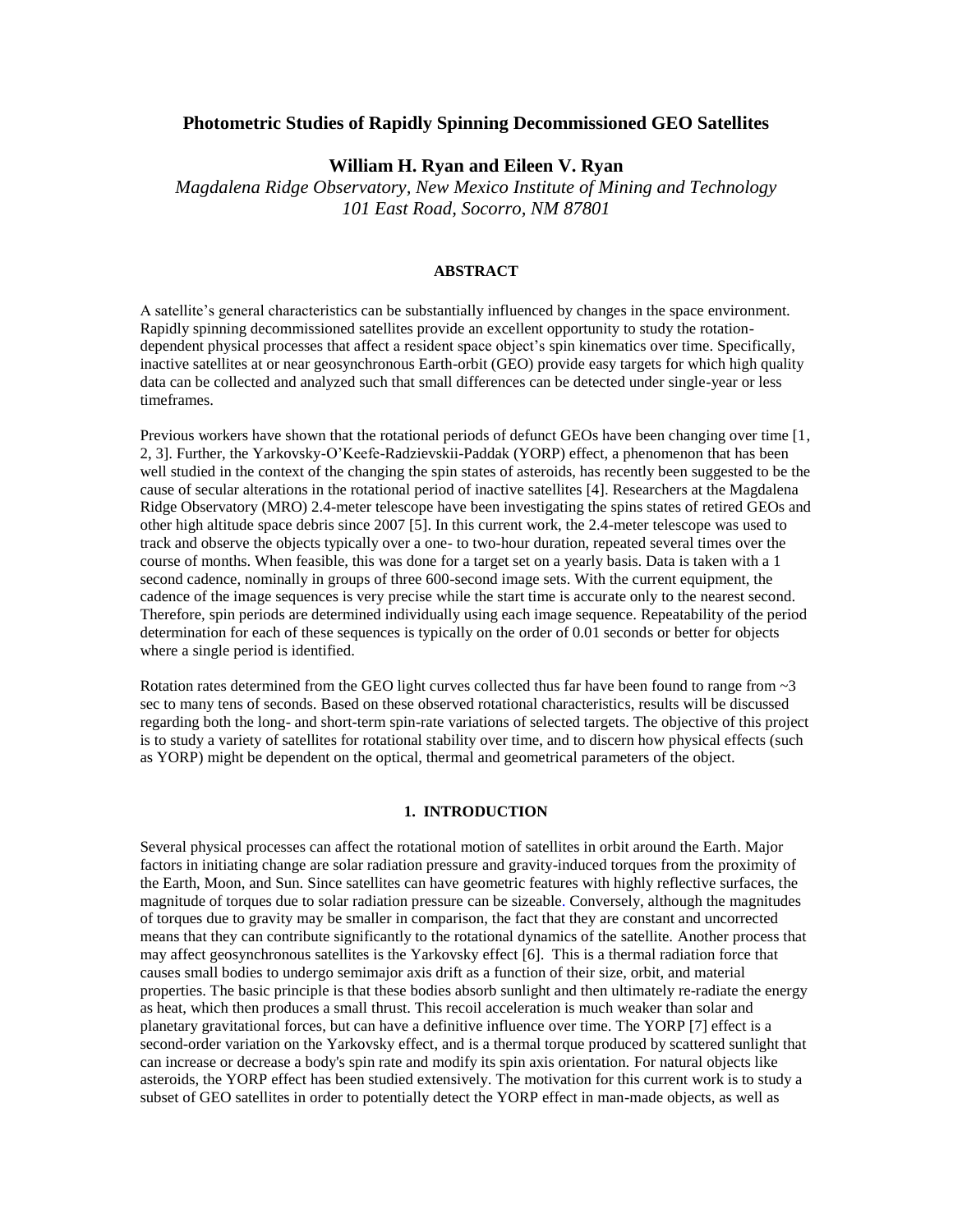study how the other physical phenomena manifest themselves over time. Specifically, we see if changes in spin state can be detected over short (months) as well as longer (>>year) timescales.

The determination of a rotational period for a fast-spinning GEO satellite can be challenging. For this work we use MRO's fast-tracking 2.4-meter telescope (see Figure 1) located at 10,612 feet in New Mexico and operated by the New Mexico Institute of Mining and Technology (NMT). The seeing at Magdalena Ridge is excellent, typically sub-arcsecond, and consistent even at lower elevations (high-precision data has been collected at 5º elevation). The telescope is an altitude/azimuth design, with the ability to look 2º below horizontal, facilitating observations of low declination objects like rockets, space vehicles, or low elevation asteroids or comets. The telescope is capable of fast target acquisition (slew rates are 10º/sec) and nonsidereal tracking, and was designed to track resident space objects in low-Earth orbit. The telescope can accommodate up to 6 instruments mounted simultaneously, and is equipped with a tertiary mirror that can switch to a different instrument port in less than 26 seconds. This allows for astrometry, photometry, and spectroscopy to be collected on a target nearly simultaneously.



**Fig. 1.** The Magdalena Ridge Observatory 2.4-meter fast-tracking telescope (right) and support facility (left) located outside of Socorro, NM on Magdalena Ridge. The observatory performs target-of-opportunity scientific research as well as work in the area of space situational awareness.

The near-Earth environment has presented many opportunities for the 2.4-meter facility researchers to contribute to monitoring and characterizing resident space objects. The areas of space situational awareness that we have had previous experience with include detection and/or tracking of man-made objects and the identification (and spectral characterization) of detected objects, as well as the determination and prediction of orbital status and spacecraft maneuvers. The 2.4-meter facility researchers have tracked hundreds of low-Earth orbiting objects (LEOs) since September 2007 for the Air Force and others. Figure 2 illustrates the various on-orbit fast-moving targets images taken with the 2.4-meter telescope early in its operational phase for tracking refinement purposes.



**Fig. 2.** A single, resolved image (left) of the International Space Station (ISS) taken with the 2.4-meter telescope on December 14, 2010. An unresolved image (middle) of GEO satellite 28659 (Direct TV-8) taken in 2012, and a tracked image (left) taken with the 2.4-meter telescope of newly generated space debris: the tool-bag lost by a shuttle astronaut while servicing the ISS on November 19, 2008.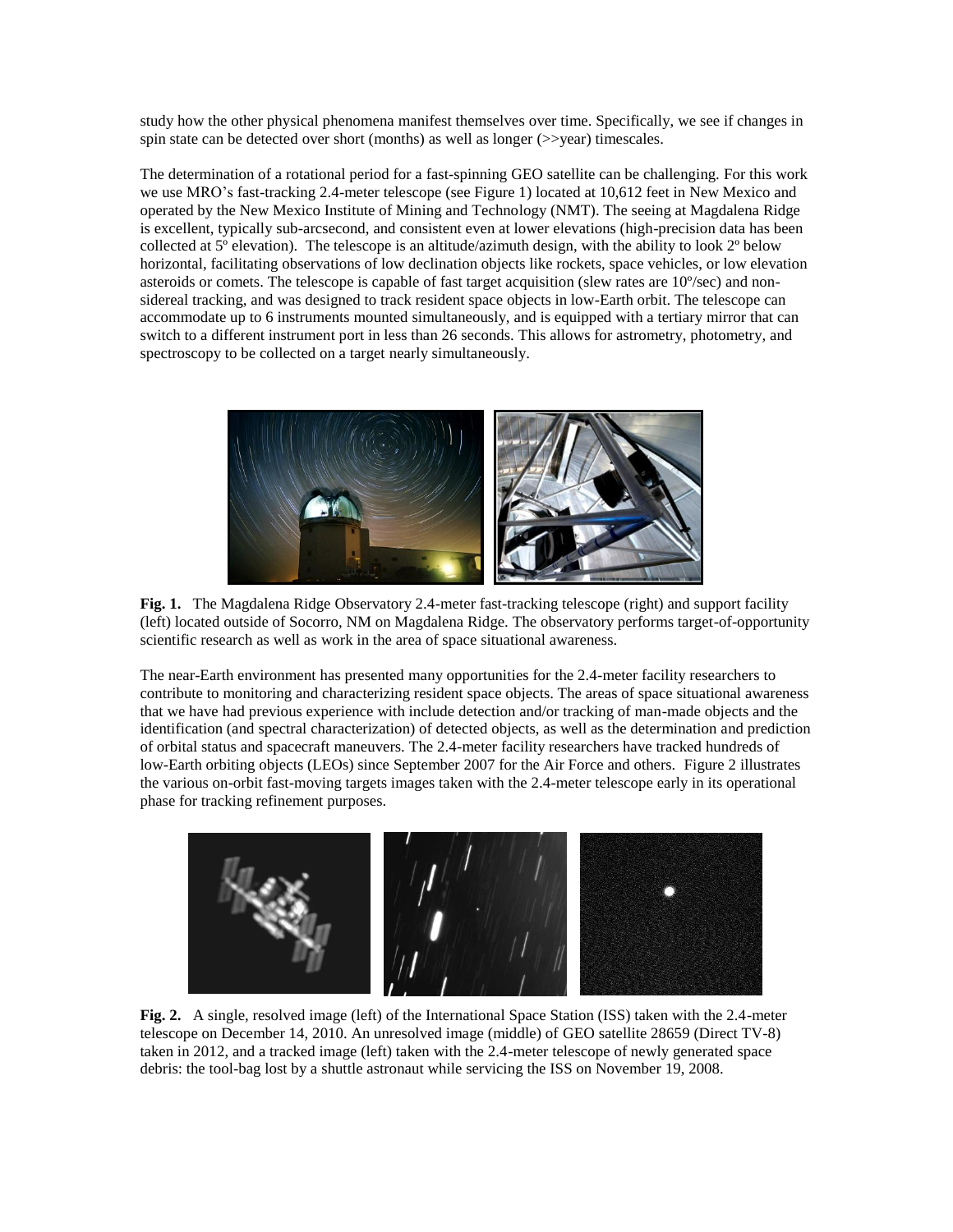In the following sections we describe a pilot project to establish a database using the 2.4-meter telescope to monitor spin rate changes in defunct GEO satellites in order to potentially reveal what mechanisms dominate their alteration (if any is detected) over time.

## **2. GEO SATELLITE TARGETS AND OBSERVATIONS**

For this phase of our study of the dynamics of the spin states of inactive GEO satellites, we selected 3 target objects: GOES 8 (a weather satellite, decommissioned in 2004), and communication satellites BSAT 1A and Brazilsat B1. A sketch of GOES 8 is shown in Figure 3, along with an image of the satellite as it's tracked by the 2.4-meter telescope. GOES 8 is highly asymmetric, and is a good object to study physical effects such as YORP which would be enhanced by the geometric variation and surface reflectivity differences. The other 2 targets are symmetric (see Figure 4).



**Fig. 3.** (Left) Artist's drawing of NOAA weather satellite GOES 8 in orbit. (Right) Image of GOES 8 taken with the MRO 2.4-meter telescope on April 23, 2014. Background artifacts are star streaks as the telescope tracks the target object in the center.



**Fig. 4.** (Left) Artist's drawing of Japanese communications satellite BSAT 1A in orbit. (Right) Artist's drawing of communications satellite Brazilsat B1 in orbit (Boeing BSS).

Photometric measurements of the periodic light variation of these 3 targets were obtained at MRO using a an Andor iKon 936 CCD camera with a 2Kx2K EEV CCD42-40 array and 13.5 micron pixels thermoelectrically cooled to  $-85^{\circ}$ C. The images were taken through a Bessel VR filter, and exposure times were adjusted based on the satellite brightness. Typical realized seeing was on the order of one arc-second, and the CCD was binned 4x4 resulting in approximately 2 pixels per seeing width. This binning as well as windowing the read out portion of the chip down to 1/4 of the array size allowed for a sampling cadence between 1-2 Hz. The 2.4-meter telescope software utilized two-line element sets (TLE's) to track the GEO satellites as they moved against the sidereal motion of the sky such that the stars in the images appear as streaks in the right hand images of Figure 3. Observations were typically taken in 600 frame image stacks, although this number could be as high as 3000. The specific choice was dependent upon anticipated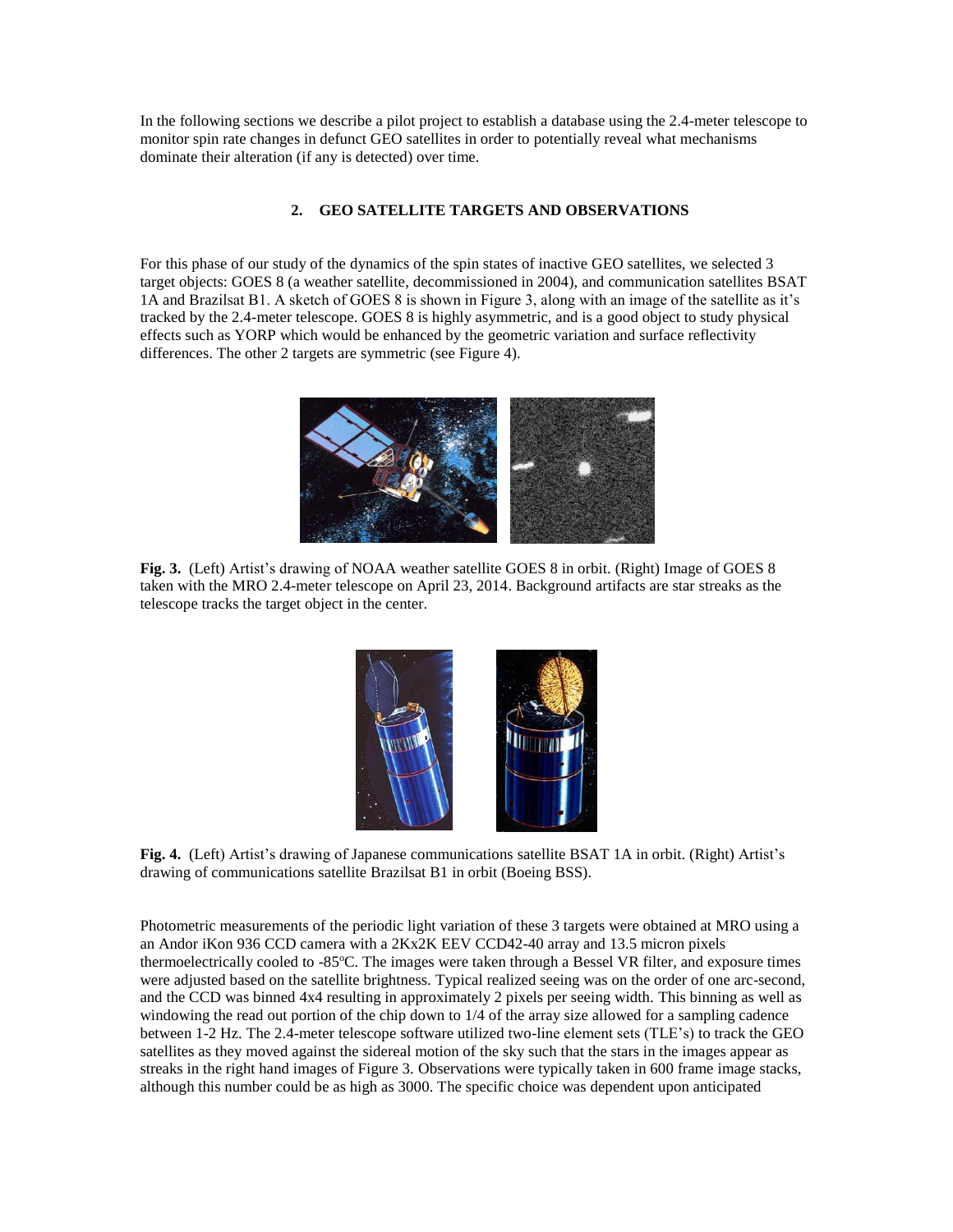knowledge of the satellite's behavior, usually developed through test sequences or visual determinations through the acquisition telescope's video feed.

Photometry was extracted from the images and photon statistics determined using the IRAF *phot* task from which the sequential lightcurves were derived. Trial periods were identified using the IRAF *pdm* task. These were then tested and refined using custom python and IDL routines to 'fold' the data using these trial periods until a conclusive rotation period was identified. This allowed the lightcurves to be plotted as a function of rotational phase as shown in the following figures instead of the normal sequential time series format.

Figure 5 shows the resulting phased lightcurve for GOES 8 taken on April 24, 2014 and September 12, 2015. Figures 6 and 7 show the phased lightcurves for BSAT 1A and Brasilsat B1, respectively.



**Fig. 5.** (Left) Phased lighhtcurve for satellite GOES 8 taken in April 2014; the spin period was determined to be 22.95 seconds. (Right) GOES 8 lightcurve taken September 12, 2015; no discernably period detected.



**Fig. 6.** Phased lighhtcurves for satellite BSAT 1A taken on April 15, 2014 (period is 3.134 seconds), on March 28, 2015 (period is 3.119), and again on September 11, 2015 (period is 3.117 seconds).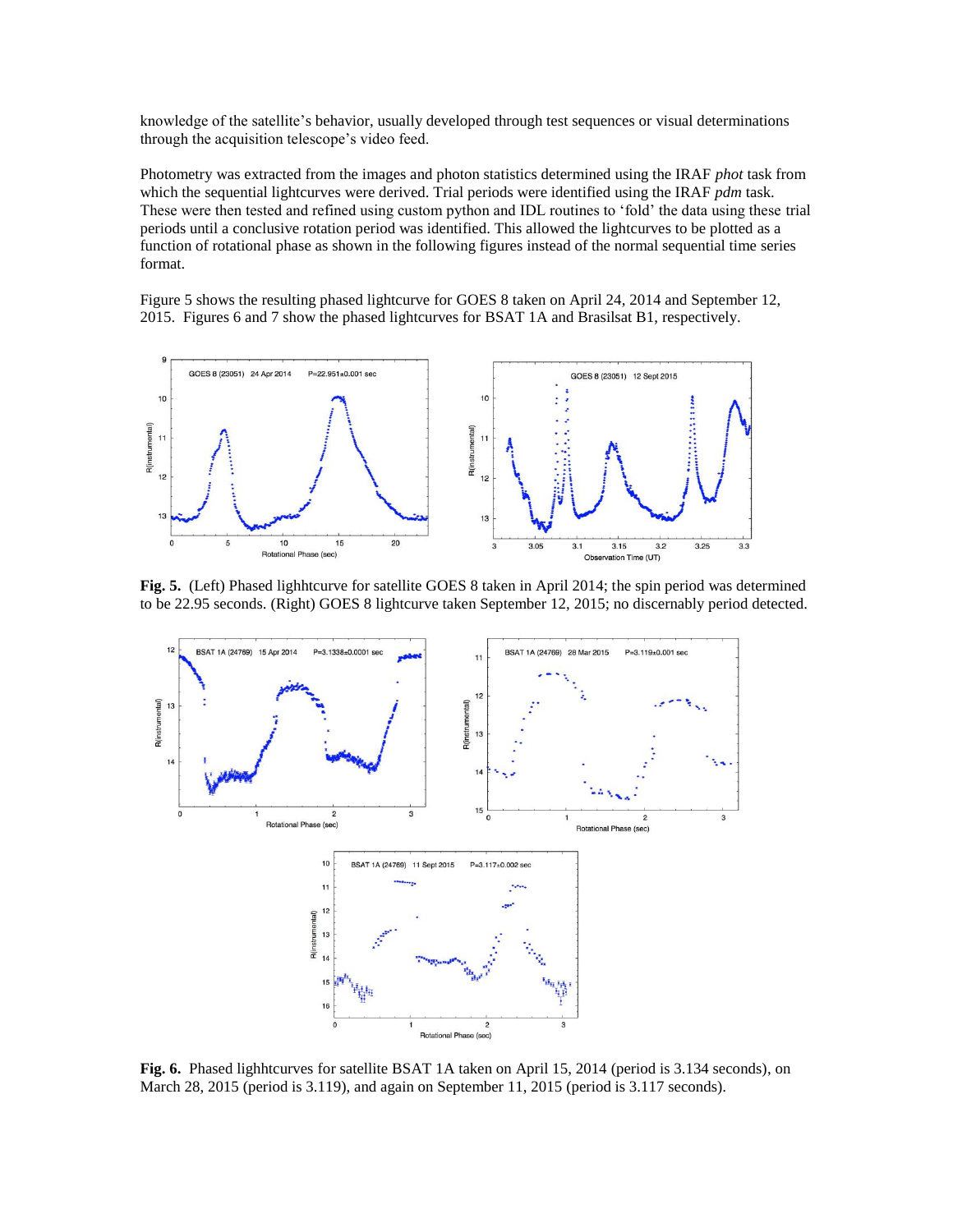

**Fig. 7.** Phased lighhtcurve for satellite Brazilsat B1. The spin period was determined to be 3.82 seconds.

#### **3. RESULTS AND DISCUSSION**

The preliminary results of this observing campaign are shown in Table 1. Also shown are the observations taken by [3] of satellite GOES 8 for comparison with our data.

| <b>Satellite</b>    | Date (UT)  | <b>Observer</b>      | <b>Solar Phase</b> | Period (sec) |
|---------------------|------------|----------------------|--------------------|--------------|
|                     |            |                      | Angle $(°)$        |              |
| GOES 8              | 2013-12-12 | Cognion $(2014)$     | 32                 | 16.83        |
| GOES <sub>8</sub>   | 2014-02-27 | Cognion $(2014)$     | 30                 | 16.48        |
| GOES 8              | 2014-04-23 | Ryan & Ryan $(2015)$ | 51                 | 22.95        |
| GOES 8              | 2014-07-25 | Cognion $(2014)$     | 11                 | 75.66        |
| GOES 8              | 2015-09-12 | Ryan & Ryan $(2015)$ | 29                 | inconclusive |
| <b>BSAT 1A</b>      | 2014-04-15 | Ryan & Ryan (2015)   | 16                 | 3.134        |
| <b>BSAT 1A</b>      | 2015-03-28 | Ryan & Ryan (2015)   | 42                 | 3.119        |
| <b>BSAT 1A</b>      | 2015-09-11 | Ryan & Ryan $(2015)$ | 45                 | 3.117        |
| <b>Brazilsat B1</b> | 2015-03-28 | Ryan & Ryan $(2015)$ | 135                | 3.821        |

**Table 1.** Spin period and mid-observation solar phase angle data for satellites GOES 8, BSAT 1A, and Brazilsat B1.

Although some of the observations were taken at very high phase angle, the short periodicity observed in the lightcurves with respect to the rate of change in the phase angle bisector helps ensure that the observed rotation period is the sidereal period to within errors. However, this geometry did change in some cases enough during the course of an image stack to alter the shape of the lightcurve to a degree that is noticeable with respect to the photometric statistics. Therefore, many of the plots in the previous section for higher phase angle targets utilize only a subset of data from an image stack. However, the derived periods are still based on 50 or more rotation cycles.

All the inactive satellites observed in this study have very short rotation periods, on the order of 10's of seconds or less. GOES 8 has been inactive for years (since 2004) and has been previously observed [3]. Combining these past results with ours shows that its rotation period is slowing down rather dramatically. Our most recent observations indicate that either it evolved further into a complex rotational state or that it was simply observed from a non-ideal viewing angle that did not effectively highlight its rotational motion. Future observations from a different geometry will help resolve this. Data taken on BSAT 1A also shows that its period has definitively changed (to within the precision of the error bars) over an approximately 1 year time span although on a much less pronounced scale. Recently acquired data (September 2015)